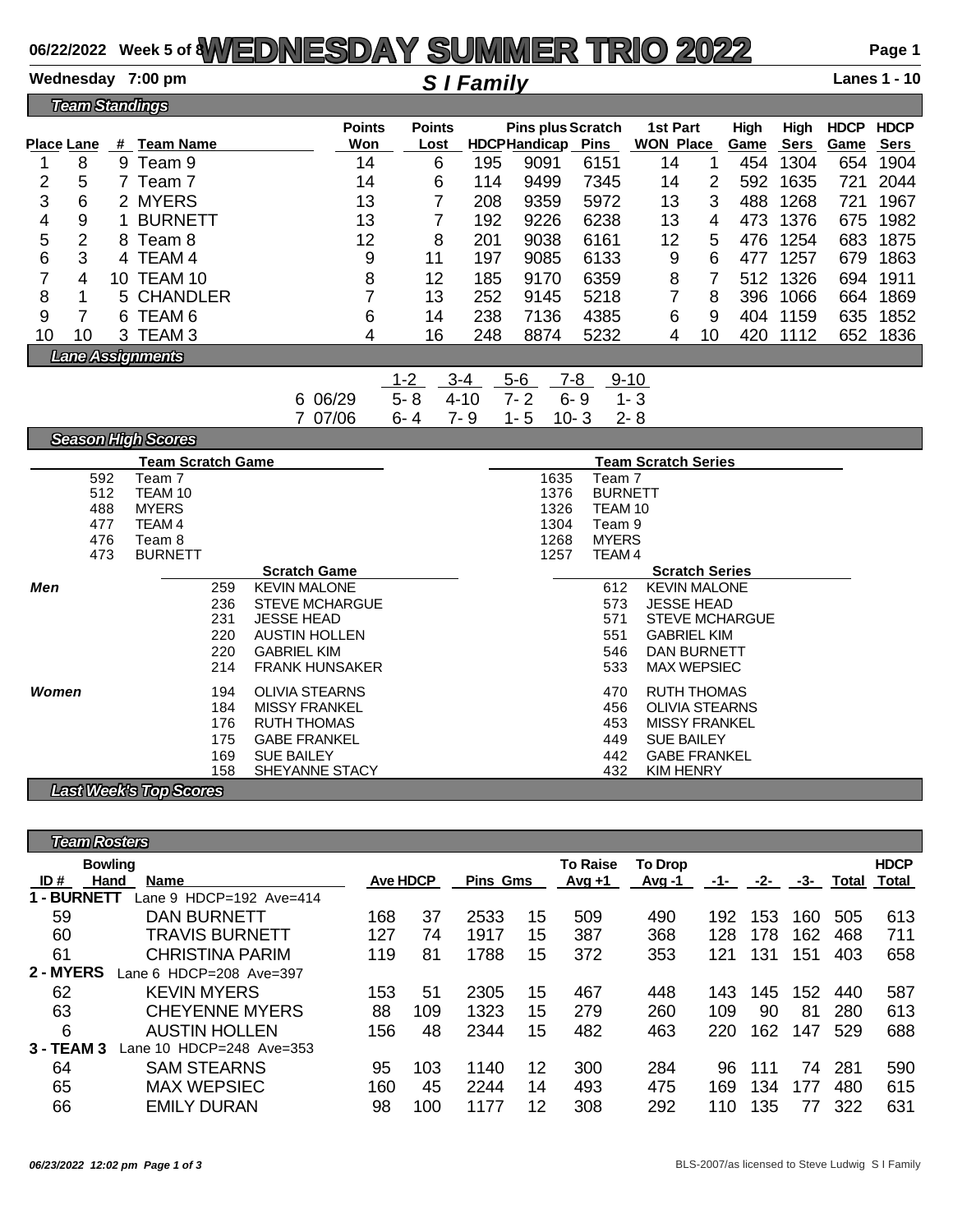# **06/22/2022 Week 5 of 8WEDNESDAY SUMMER TRIO 2022 Page 2**

|                     | Wednesday 7:00 pm                     |                 | <b>S</b> I Family |                 |    |                             |                         |                    |                   |             |         | <b>Lanes 1 - 10</b>         |
|---------------------|---------------------------------------|-----------------|-------------------|-----------------|----|-----------------------------|-------------------------|--------------------|-------------------|-------------|---------|-----------------------------|
| ID#                 | <b>Bowling</b><br>Hand<br><b>Name</b> | <b>Ave HDCP</b> |                   | <b>Pins Gms</b> |    | <b>To Raise</b><br>$Avg +1$ | <b>To Drop</b><br>Avg-1 |                    | -1- -2- -3- Total |             |         | <b>HDCP</b><br><b>Total</b> |
| <b>4 - TEAM 4</b>   | Lane 3 HDCP=197 Ave=410               |                 |                   |                 |    |                             |                         |                    |                   |             |         |                             |
| 89                  | <b>OLIVIA STEARNS</b>                 | 140             | 63                | 1686            | 12 | 429                         | 413                     | a130 a130 a130     |                   |             | 390     | 579                         |
| 92                  | <b>DAN TURNER</b>                     | 126             | 75                | 1896            | 15 | 390                         | 371                     | 116                | 142 147           |             | 405     | 636                         |
| 91                  | <b>MATT TURNER</b>                    | 144             | 59                | 2161            | 15 | 449                         | 430                     | 157                | 125               | 155         | 437     | 617                         |
| 5 - CHANDLER        | Lane 1 HDCP=252 Ave=349               |                 |                   |                 |    |                             |                         |                    |                   |             |         |                             |
| 70                  | <b>JUSTIN CHANDLER</b>                | 142             | 61                | 2137            | 15 | 437                         | 418                     | 166                | 105               | 171         | 442     | 628                         |
| 71                  | <b>HOLLY CHANDLERQ</b>                | 82              | 115               | 987             | 12 | 258                         | 242                     | a72                | a72               | a72         | 216     | 561                         |
| 72                  | <b>SHEYANNE STACY</b>                 | 125             | 76                | 1878            | 15 | 390                         | 371                     | 150                |                   | 148 116 414 |         | 651                         |
| 6 - TEAM 6          | Lane 7 HDCP=238 Ave=364               |                 |                   |                 |    |                             |                         |                    |                   |             |         |                             |
| 73                  | <b>LANDON BROOKS</b>                  | 122             | 79                | 1470            | 12 | 375                         | 359                     | a112 a112 a112 336 |                   |             |         | 573                         |
| 74                  | <b>TARA WOODS</b>                     | 114             | 86                | 1373            | 12 | 352                         | 336                     | a104 a104 a104     |                   |             | 312     | 570                         |
| 75                  | TOM WOODS                             | 128             | 73                | 1542            | 12 | 393                         | 377                     | a118 a118 a118     |                   |             | 354     | 573                         |
| 7 - Team 7          | Lane 5 HDCP=114 Ave=502               |                 |                   |                 |    |                             |                         |                    |                   |             |         |                             |
| 21                  | <b>FRANK HUNSAKER</b>                 | 165             | 40                | 1983            | 12 | 507                         | 491                     | 132                | 159               | 171         | 462     | 570                         |
| 78                  | <b>GABRIEL KIM</b>                    | 167             | 38                | 2009            | 12 | 511                         | 495                     | 187                | 130               | 220         | 537     | 663                         |
| 77                  | <b>JESSE HEAD</b>                     | 170             | 36                | 2564            | 15 | 514                         | 495                     | 184                | 159               | 163         | 506     | 611                         |
| 8 - Team 8          | Lane 2 HDCP=201 Ave=406               |                 |                   |                 |    |                             |                         |                    |                   |             |         |                             |
| 79                  | <b>KEVIN MALONE</b>                   | 181             | 26                | 2727            | 15 | 549                         | 530                     | 185                | 197               | 171         | 553     | 631                         |
| 80                  | <b>TAMMY MALONE</b>                   | 103             | 96                | 1238            | 12 | 322                         | 306                     | 94                 | 105               | 125         | 324     | 618                         |
| 81                  | <b>KIM HENRY</b>                      | 122             | 79                | 1836            | 15 | 378                         | 359                     | 135                | 132               |             | 107 374 | 614                         |
| 9 - Team 9          | Lane 8 HDCP=195 Ave=411               |                 |                   |                 |    |                             |                         |                    |                   |             |         |                             |
| 83                  | <b>AMBER STEWART</b>                  | 99              | 99                | 1196            | 12 | 304                         | 288                     | 128                | 108               |             | 92 328  | 634                         |
| 84                  | <b>SUE BAILEY</b>                     | 137             | 65                | 1655            | 12 | 415                         | 399                     | 136                | 144               | 126         | 406     | 598                         |
| 82                  | <b>STEVE MCHARGUE</b>                 | 175             | 31                | 2634            | 15 | 534                         | 515                     | 181                | 153               | 236         | 570     | 672                         |
| <b>10 - TEAM 10</b> | Lane 4 HDCP=185 Ave=423               |                 |                   |                 |    |                             |                         |                    |                   |             |         |                             |
| 85                  | <b>RUTH THOMAS</b>                    | 143             | 60                | 2155            | 15 | 437                         | 418                     | 176                | 130               | 120         | 426     | 603                         |
| 86                  | <b>MISSY FRANKEL</b>                  | 144             | 59                | 2162            | 15 | 448                         | 429                     | 175                | 153               | 125         | 453     | 636                         |
| 87                  | <b>GABE FRANKEL</b>                   | 136             | 66                | 2042            | 15 | 424                         | 405                     | 133                | 127               | 119         | 379     | 571                         |
|                     | <b>Temporary Substitutes</b>          |                 |                   |                 |    |                             |                         |                    |                   |             |         |                             |

|                                 |                 |   |                 |   | <b>High</b> | <b>High</b> | <b>HDCP</b> | <b>HDCP</b> |     |     |     |       | <b>HDCP</b>                                     |
|---------------------------------|-----------------|---|-----------------|---|-------------|-------------|-------------|-------------|-----|-----|-----|-------|-------------------------------------------------|
| <b>Name</b>                     | <b>Ave HDCP</b> |   | <b>Pins Gms</b> |   | Game        | <b>Sers</b> | Game        | <b>Sers</b> | -1- | -2- | -3- | Total | <b>Total</b>                                    |
| Dominic?                        | 0               | 0 | 0               | 0 | 0           | 0           |             |             |     |     |     |       |                                                 |
| Debbie Aguilar                  |                 |   |                 | 0 | 0           |             |             |             |     |     |     |       |                                                 |
| Nic Anderson                    |                 | 0 |                 | 0 | 0           |             |             |             |     |     |     |       |                                                 |
| Stephanie Anderson              |                 | O |                 | 0 | 0           | o           |             |             |     |     |     |       |                                                 |
| Gary Atkisson                   |                 |   |                 | 0 | ი           | 0           |             |             |     |     |     |       |                                                 |
| SUE BAILEY                      |                 | 0 |                 | 0 | 0           | 0           |             |             |     |     |     |       |                                                 |
| Kim Beaver                      |                 | 0 |                 | 0 | O           | 0           |             |             |     |     |     |       | ი                                               |
| Gagan Bedi                      |                 | 0 |                 | 0 | 0           | 0           |             |             |     |     |     |       |                                                 |
| Hanna Brown                     |                 | 0 |                 | 0 | 0           | Ω           |             |             |     |     |     |       |                                                 |
| <b>JAVON BROWN</b>              |                 | 0 |                 | 0 | ი           | 0           |             |             |     |     |     |       |                                                 |
| Logan Brown                     |                 | 0 |                 | 0 | 0           | 0           |             |             |     |     |     |       |                                                 |
| <b>SPENCER BRUNDEN</b>          |                 | 0 |                 | 0 | 0           | 0           |             |             |     |     |     |       |                                                 |
| <b>DOMINIC BYBE</b>             |                 | 0 |                 | 0 | በ           | 0           |             |             |     |     |     |       |                                                 |
| <b>DANIELLE CHURCH</b>          |                 | 0 |                 | 0 | 0           | 0           |             |             |     |     |     |       |                                                 |
| Jacob Church                    |                 | 0 |                 | 0 | O           | 0           |             |             |     |     |     |       |                                                 |
| <b>Branden Duffield</b>         |                 | 0 | 0               | 0 | 0           | 0           |             |             |     |     |     |       |                                                 |
| Randy Duncan                    |                 | 0 | 0               | 0 | 0           | 0           |             |             |     |     |     |       |                                                 |
| Nate Dyer                       |                 | 0 |                 | 0 | ი           | 0           |             |             |     |     |     |       |                                                 |
| <b>JON FRIGO</b>                |                 | 0 | ი               | 0 | 0           | 0           |             |             |     |     |     |       |                                                 |
| Joe Glessner                    |                 | 0 |                 | 0 | 0           | 0           |             |             |     |     |     |       |                                                 |
| Derrick Hobson                  |                 | 0 |                 | 0 | 0           | 0           |             |             |     |     |     |       |                                                 |
| <b>VICKIE HUNSAKER</b>          |                 | 0 |                 | 0 | 0           | 0           |             |             |     |     |     |       |                                                 |
| <b>MASON HUNSPERGER</b>         |                 | 0 |                 | 0 | O           | 0           |             |             |     |     |     |       |                                                 |
| SHEILA HURLEY                   |                 | 0 | 0               | 0 | 0           | 0           |             |             |     |     |     |       |                                                 |
| HUNTER JONES                    |                 | 0 | 0               | 0 | 0           | 0           |             |             |     |     |     |       |                                                 |
| <b>BRIAN LAIRD</b>              |                 | 0 |                 | 0 | U           | 0           |             |             |     |     |     |       |                                                 |
| Jack LaRue                      |                 | 0 | 0               | 0 | 0           | 0           |             |             |     |     |     |       |                                                 |
| Khara Lukancic                  | O               | 0 | $\Omega$        | 0 | $\Omega$    | 0           |             |             |     |     |     |       |                                                 |
| 06/23/2022 12:02 pm Page 2 of 3 |                 |   |                 |   |             |             |             |             |     |     |     |       | BLS-2007/as licensed to Steve Ludwig S I Family |